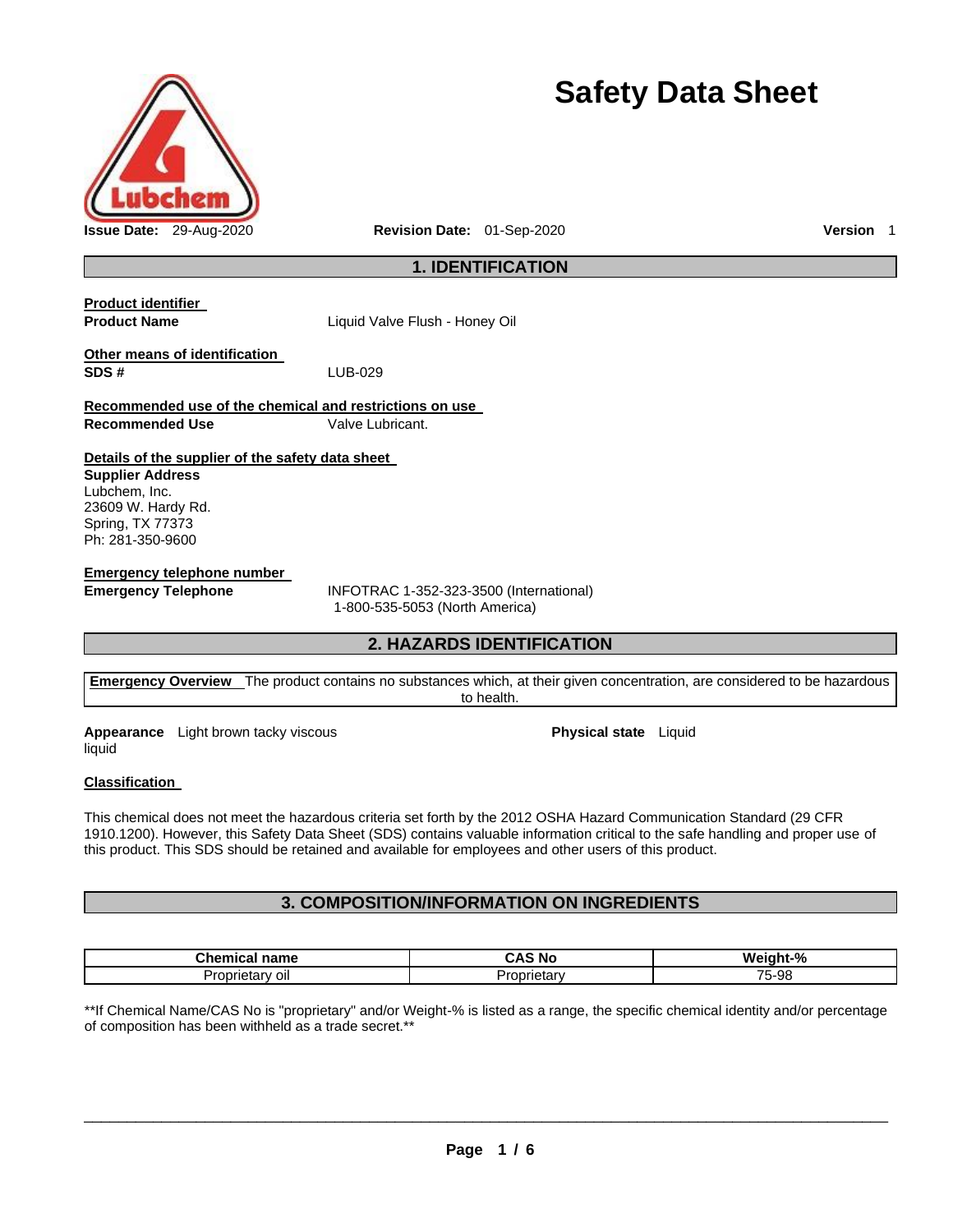## \_\_\_\_\_\_\_\_\_\_\_\_\_\_\_\_\_\_\_\_\_\_\_\_\_\_\_\_\_\_\_\_\_\_\_\_\_\_\_\_\_\_\_\_\_\_\_\_\_\_\_\_\_\_\_\_\_\_\_\_\_\_\_\_\_\_\_\_\_\_\_\_\_\_\_\_\_\_\_\_\_\_\_\_\_\_\_\_\_\_\_\_\_ **4. FIRST AID MEASURES**

## **Description of first aid measures**

| <b>Eye Contact</b>                                          | Rinse immediately with plenty of water, also under the eyelids, for at least 15 minutes. Call<br>a physician if irritation persists.                                 |
|-------------------------------------------------------------|----------------------------------------------------------------------------------------------------------------------------------------------------------------------|
| <b>Skin Contact</b>                                         | Wash off immediately with soap and plenty of water while removing all contaminated<br>clothes and shoes. If skin irritation persists, call a physician.              |
| <b>Inhalation</b>                                           | Remove exposed individual(s) to fresh air for 20 minutes. Consult a physician/poison center<br>if individual's condition declines or if symptoms persist.            |
| Ingestion                                                   | Rinse mouth. Do NOT induce vomiting. Drink 1 or 2 glasses of water. Never give anything<br>by mouth to an unconscious person. If symptoms persist, call a physician. |
| Most important symptoms and effects, both acute and delayed |                                                                                                                                                                      |
| <b>Symptoms</b>                                             | Direct contact with eyes may cause temporary irritation. May cause gastrointestinal<br>irritation, nausea, diarrhea, and vomiting.                                   |
|                                                             | Indication of any immediate medical attention and special treatment needed                                                                                           |
| <b>Notes to Physician</b>                                   | Treat symptomatically.                                                                                                                                               |

# **5. FIRE-FIGHTING MEASURES**

## **Suitable Extinguishing Media**

Use extinguishing measures that are appropriate to local circumstances and the surrounding environment.

## **Unsuitable Extinguishing Media** Not determined.

## **Specific Hazards Arising from the Chemical**

No specific fire or explosion hazard.

#### **Protective equipment and precautions for firefighters**

As in any fire, wear self-contained breathing apparatus pressure-demand, MSHA/NIOSH (approved or equivalent) and full protective gear.

## **6. ACCIDENTAL RELEASE MEASURES**

## **Personal precautions, protective equipment and emergency procedures**

| <b>Personal Precautions</b>                          | Use personal protective equipment as required.                            |  |  |  |
|------------------------------------------------------|---------------------------------------------------------------------------|--|--|--|
| <b>Environmental precautions</b>                     |                                                                           |  |  |  |
| <b>Environmental precautions</b>                     | See Section 12 for additional Ecological Information.                     |  |  |  |
| Methods and material for containment and cleaning up |                                                                           |  |  |  |
| <b>Methods for Containment</b>                       | Prevent further leakage or spillage if safe to do so.                     |  |  |  |
| <b>Methods for Clean-Up</b>                          | Reclaim where possible. Keep in suitable, closed containers for disposal. |  |  |  |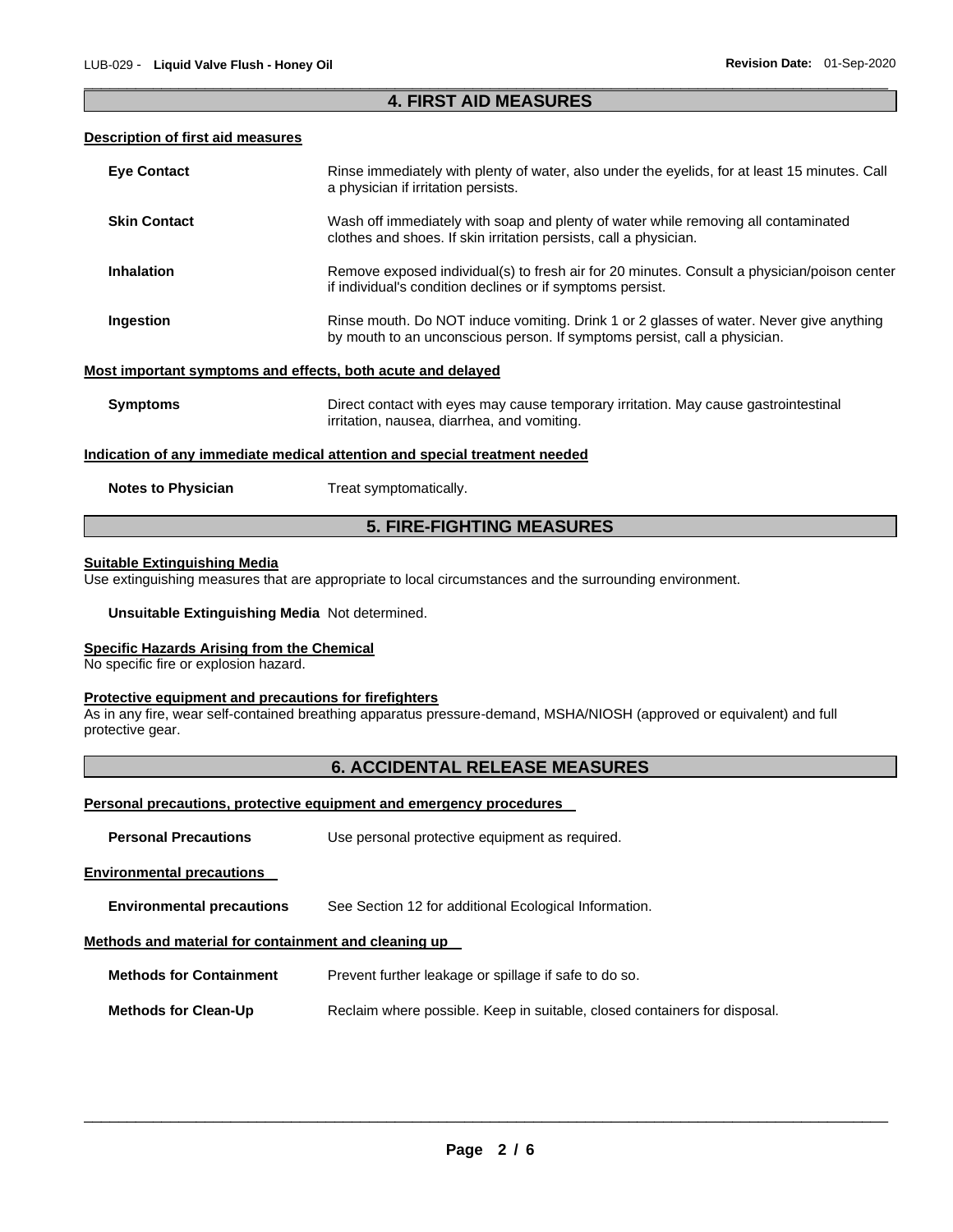| 7. HANDLING AND STORAGE                                                                               |                                                                                                                                                               |  |  |
|-------------------------------------------------------------------------------------------------------|---------------------------------------------------------------------------------------------------------------------------------------------------------------|--|--|
| <b>Precautions for safe handling</b>                                                                  |                                                                                                                                                               |  |  |
| <b>Advice on Safe Handling</b>                                                                        | Handle in accordance with good industrial hygiene and safety practice. Avoid contact with<br>skin, eyes or clothing. Wash contaminated clothing before reuse. |  |  |
| Conditions for safe storage, including any incompatibilities                                          |                                                                                                                                                               |  |  |
| <b>Storage Conditions</b>                                                                             | Keep containers tightly closed in a dry, cool and well-ventilated place.                                                                                      |  |  |
| None known based on information supplied.<br><b>Incompatible Materials</b>                            |                                                                                                                                                               |  |  |
| 8. EXPOSURE CONTROLS/PERSONAL PROTECTION                                                              |                                                                                                                                                               |  |  |
| <b>Exposure Guidelines</b>                                                                            | This product, as supplied, does not contain any hazardous materials with occupational<br>exposure limits established by the region specific regulatory bodies |  |  |
| <b>Appropriate engineering controls</b>                                                               |                                                                                                                                                               |  |  |
| <b>Engineering Controls</b>                                                                           | None under normal use conditions.                                                                                                                             |  |  |
| Individual protection measures, such as personal protective equipment                                 |                                                                                                                                                               |  |  |
| <b>Eye/Face Protection</b>                                                                            | Safety glasses as a minimum for protection. Refer to 29 CFR 1910.133 for eye and face<br>protection regulations.                                              |  |  |
| <b>Skin and Body Protection</b>                                                                       | Wear protective gloves and protective clothing. Refer to 29 CFR 1910.138 for appropriate<br>skin and body protection.                                         |  |  |
| <b>Respiratory Protection</b>                                                                         | Refer to 29 CFR 1910.134 for respiratory protection requirements.                                                                                             |  |  |
| General Hygiene Considerations Handle in accordance with good industrial hygiene and safety practice. |                                                                                                                                                               |  |  |
| 9. PHYSICAL AND CHEMICAL PROPERTIES                                                                   |                                                                                                                                                               |  |  |

\_\_\_\_\_\_\_\_\_\_\_\_\_\_\_\_\_\_\_\_\_\_\_\_\_\_\_\_\_\_\_\_\_\_\_\_\_\_\_\_\_\_\_\_\_\_\_\_\_\_\_\_\_\_\_\_\_\_\_\_\_\_\_\_\_\_\_\_\_\_\_\_\_\_\_\_\_\_\_\_\_\_\_\_\_\_\_\_\_\_\_\_\_

# **Information on basic physical and chemical properties**

| <b>Physical state</b><br>Appearance<br>Color                                                                          | Liquid<br>Light brown tacky viscous liquid<br>Light brown                | Odor<br><b>Odor Threshold</b> | Not determined<br>Not determined |
|-----------------------------------------------------------------------------------------------------------------------|--------------------------------------------------------------------------|-------------------------------|----------------------------------|
| <b>Property</b><br>рH<br>Melting point / freezing point<br>Boiling point / boiling range                              | <b>Values</b><br>Not determined<br>Not determined<br>$>300$ °C           | • Method<br>Remarks           |                                  |
| <b>Flash point</b><br><b>Evaporation Rate</b><br><b>Flammability (Solid, Gas)</b><br><b>Flammability Limit in Air</b> | > 200 °C<br>Not determined<br>Not determined                             | CC (closed cup)               |                                  |
| Upper flammability or explosive<br>limits                                                                             | Not determined                                                           |                               |                                  |
| Lower flammability or explosive<br>limits                                                                             | Not determined                                                           |                               |                                  |
| <b>Vapor Pressure</b><br><b>Vapor Density</b><br><b>Relative Density</b><br><b>Water Solubility</b>                   | 100F < $0.01$ mmHg<br>Not determined<br>0.961-1.02<br>Insoluble in water |                               |                                  |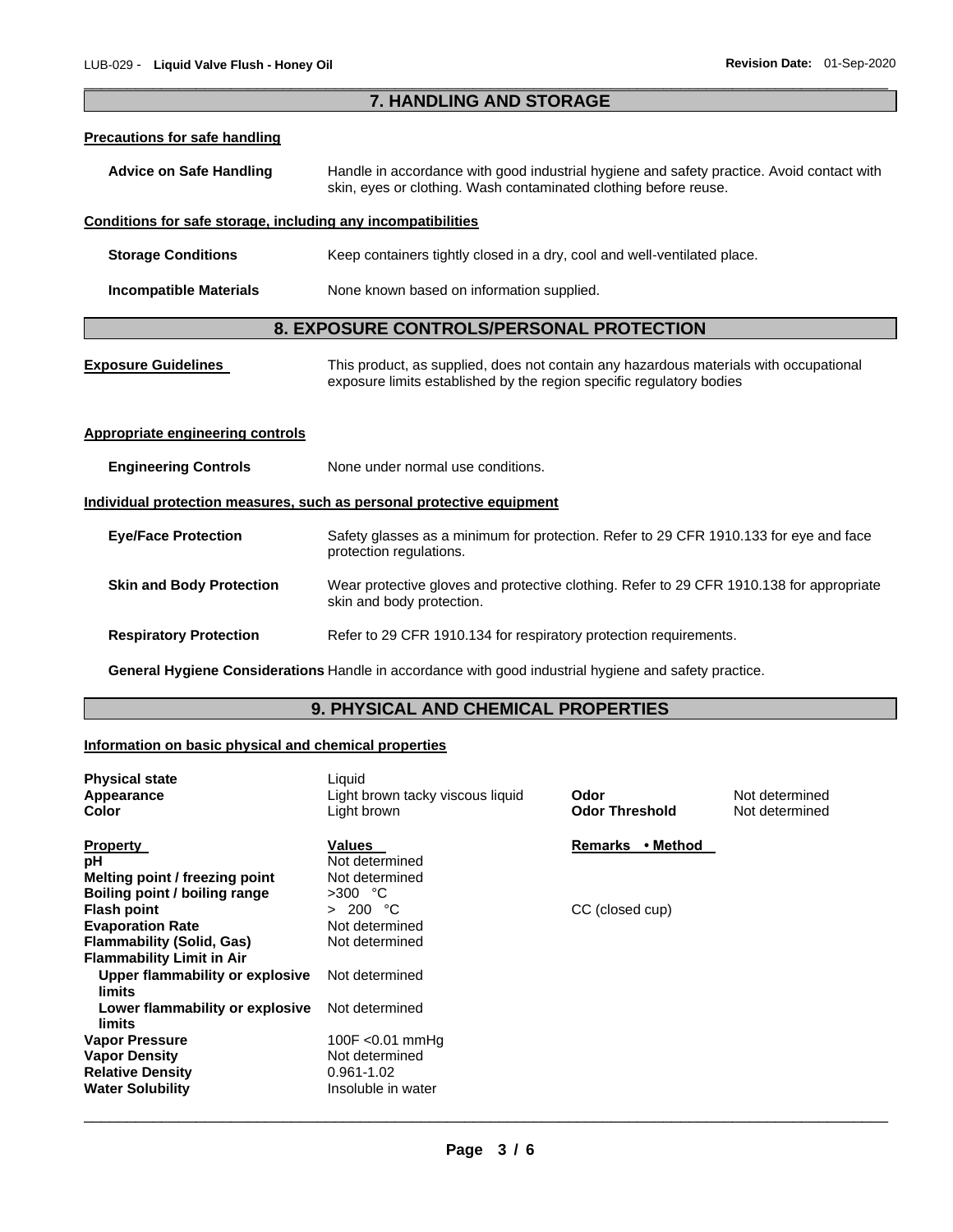| Solubility in other solvents     | Not determined |  |
|----------------------------------|----------------|--|
| <b>Partition Coefficient</b>     | Not determined |  |
| <b>Autoignition temperature</b>  | Not determined |  |
| <b>Decomposition temperature</b> | Not determined |  |
| Kinematic viscosity              | Not determined |  |
| <b>Dynamic Viscosity</b>         | Not determined |  |
| <b>Explosive Properties</b>      | Not determined |  |
| <b>Oxidizing Properties</b>      | Not determined |  |
|                                  |                |  |

# **10. STABILITY AND REACTIVITY**

## **Reactivity**

Not reactive under normal conditions.

## **Chemical stability**

Stable under recommended storage conditions.

## **Possibility of hazardous reactions**

None under normal processing.

## **Conditions to Avoid**

Keep out of reach of children.

#### **Incompatible materials**

None known based on information supplied.

## **Hazardous decomposition products**

None known based on information supplied.

# **11. TOXICOLOGICAL INFORMATION**

## **Information on likely routes of exposure**

| <b>Product Information</b>                                                                 |                                                                                                                                              |  |  |
|--------------------------------------------------------------------------------------------|----------------------------------------------------------------------------------------------------------------------------------------------|--|--|
| <b>Eye Contact</b>                                                                         | May cause temporary irritation on eye contact.                                                                                               |  |  |
| <b>Skin Contact</b>                                                                        | Prolonged contact may cause redness and irritation.                                                                                          |  |  |
| <b>Inhalation</b>                                                                          | Under normal conditions of intended use, this material is not expected to be an inhalation<br>hazard.                                        |  |  |
| Ingestion                                                                                  | May cause nausea, vomiting, stomach ache, and diarrhea.                                                                                      |  |  |
| <b>Component Information</b><br>Not available                                              |                                                                                                                                              |  |  |
|                                                                                            | <u>Symptoms related to the physical, chemical and toxicological characteristics</u>                                                          |  |  |
| <b>Symptoms</b>                                                                            | Please see section 4 of this SDS for symptoms.                                                                                               |  |  |
| Delayed and immediate effects as well as chronic effects from short and long-term exposure |                                                                                                                                              |  |  |
| Carcinogenicity                                                                            | Based on the information provided, this product does not contain any carcinogens or<br>potential carcinogens as listed by OSHA, IARC or NTP. |  |  |
|                                                                                            |                                                                                                                                              |  |  |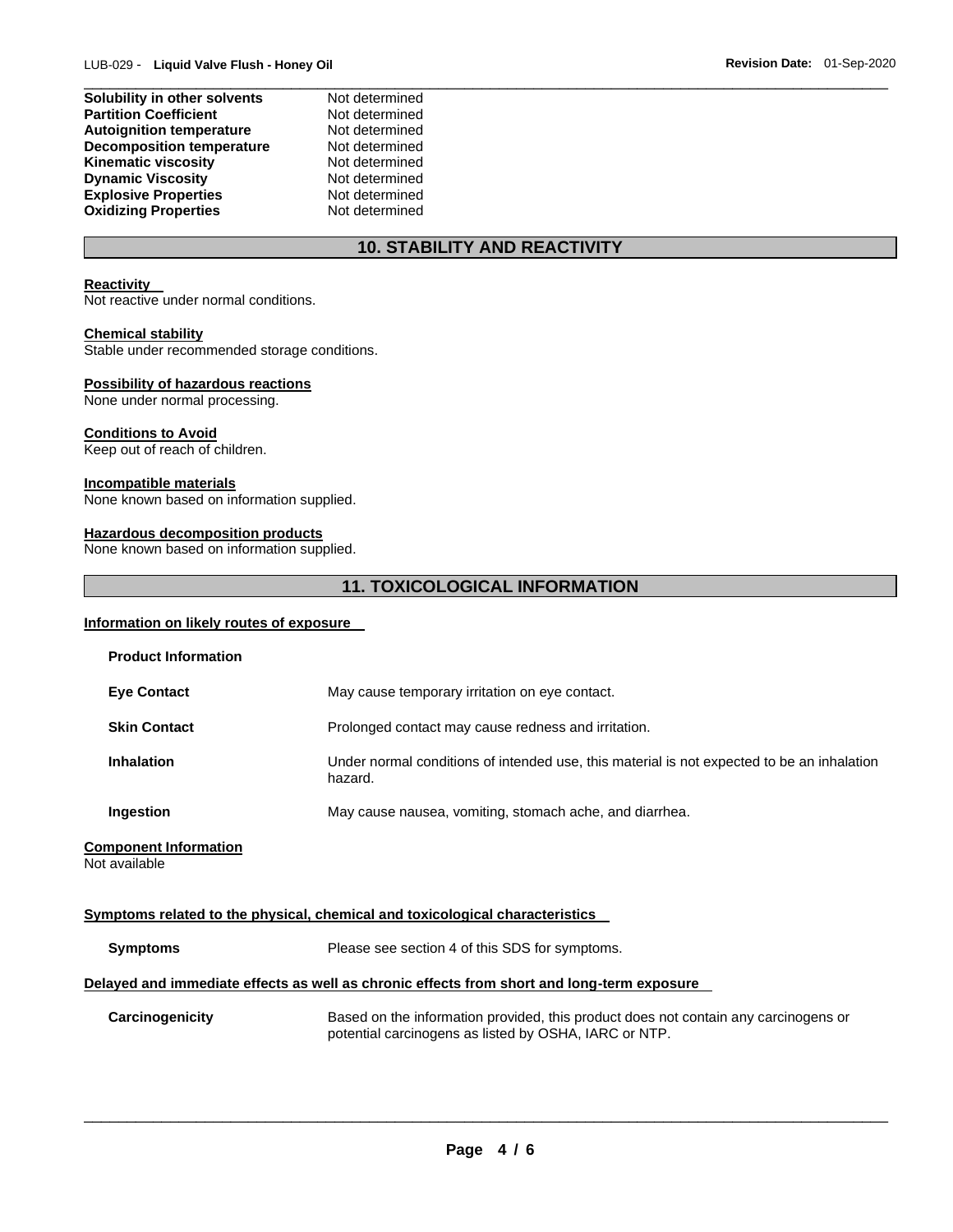## **Numerical measures of toxicity**

#### **The following values are calculated based on chapter 3.1 of the GHS document** No values to calculate.

## **12. ECOLOGICAL INFORMATION**

\_\_\_\_\_\_\_\_\_\_\_\_\_\_\_\_\_\_\_\_\_\_\_\_\_\_\_\_\_\_\_\_\_\_\_\_\_\_\_\_\_\_\_\_\_\_\_\_\_\_\_\_\_\_\_\_\_\_\_\_\_\_\_\_\_\_\_\_\_\_\_\_\_\_\_\_\_\_\_\_\_\_\_\_\_\_\_\_\_\_\_\_\_

## **Ecotoxicity**

An environmental hazard cannot be excluded in the event of unprofessional handling or disposal.

## **Component Information**

Not available

#### **Persistence/Degradability** Not determined.

#### **Bioaccumulation**

There is no data for this product.

# **Mobility**

Not determined

#### **Other Adverse Effects**

Not determined

## **13. DISPOSAL CONSIDERATIONS**

## **Waste Treatment Methods**

| <b>Disposal of Wastes</b>     | Disposal should be in accordance with applicable regional, national and local laws and<br>regulations. |
|-------------------------------|--------------------------------------------------------------------------------------------------------|
| <b>Contaminated Packaging</b> | Disposal should be in accordance with applicable regional, national and local laws and<br>regulations. |

# **14. TRANSPORT INFORMATION**

**Note** Please see current shipping paper for most up to date shipping information, including exemptions and special circumstances.

| Not regulated |
|---------------|
|               |

**IATA** Not regulated

**IMDG** Not regulated